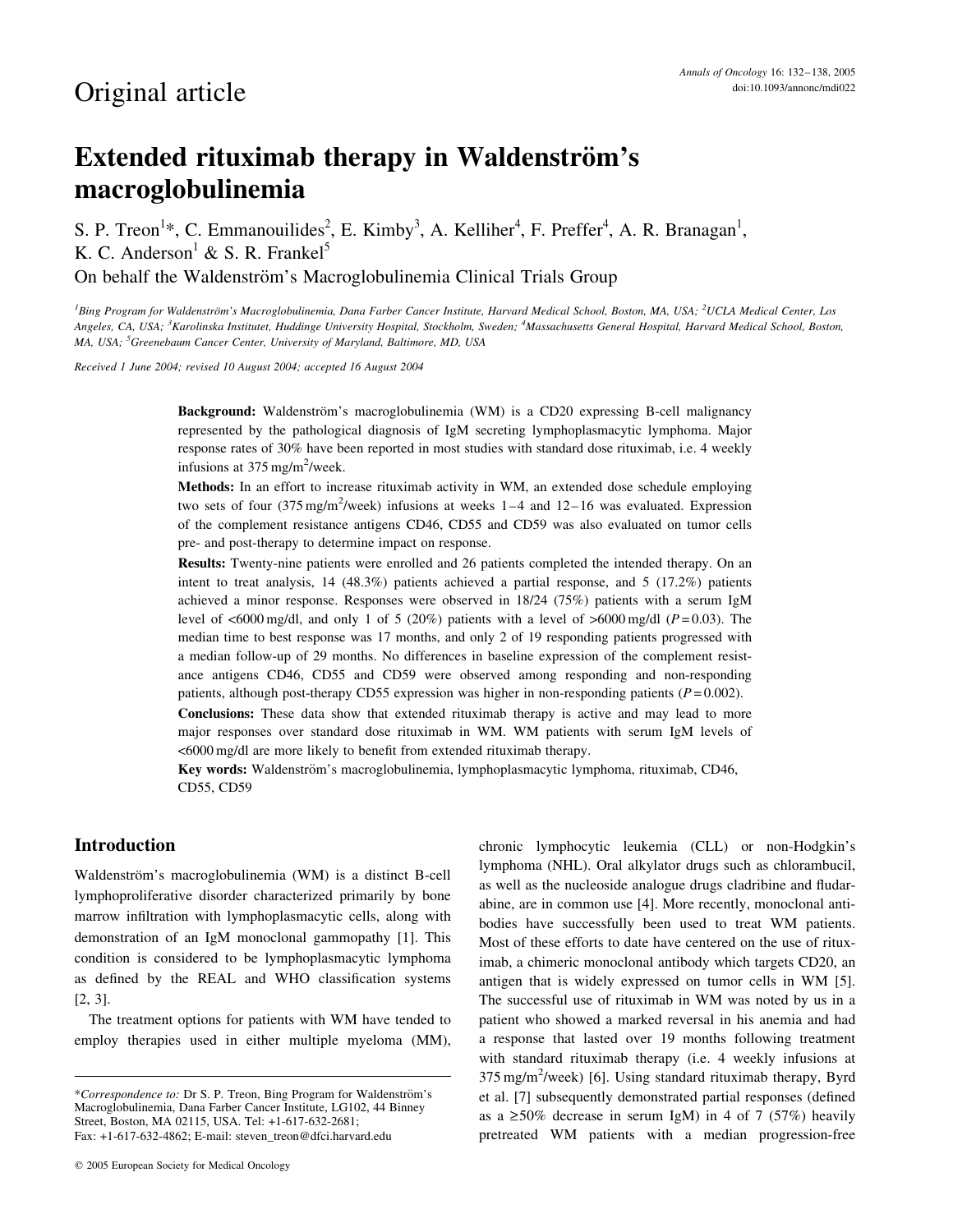survival of 6.6+ months. In a larger experience of single-agent rituximab use in WM, we reported on the outcome of 30 WM patients who had a median of one prior therapy and received treatment with rituximab (median 4; range 1–11.3 weekly infusions) [8]. Eight (27%) patients achieved a partial response following treatment with rituximab in this study. The time to treatment failure (TTF) for responding patients was 8.9 months (3–20+ months). Interestingly, 63% and 50% patients had an increase in their hematocrit and platelet counts, respectively, which included many patients who attained a minor response or had stable disease. Importantly, 23.3% of these patients were either transfusion or erythropoietin dependent before therapy, whereas only 3.3% of these patients required such support after rituximab. Other experiences with standard dose rituximab have been reported in WM with comparable response rates including a recent study by the Eastern Cooperative Oncology Group (ECOG) in which 35% of untreated patients, and 20% of previously treated patients achieved a partial response [9–11].

In an effort to increase the clinical activity of rituximab therapy, we and others have examined the use of an extended schedule of rituximab administration utilizing an extended schedule that was previously evaluated by us in patients with multiple myeloma [12], in which eight infusions of rituximab were administered at  $375 \text{ mg/m}^2$ /week at weeks 1–4 and 12–16. Using this schedule, Dimopoulos et al. [13] reported partial responses in 44% of WM patients and with a median follow-up of 16 months, the median time to progression was not reached. In this manuscript, we report our experiences with extended rituximab therapy in WM patients who have been observed for a median follow-up period of 29 months. As part of these studies, we also addressed the role of the complement resistance antigens, CD46, CD55 and CD59, as potential modulators of rituximab clinical activity in WM since in previous work by us and others, expression of the complement resistance antigens CD55 and CD59 were associated with in vitro resistance to rituximab mediated complement lysis of B-cell tumor cells [14–16]. Blockage, cleavage or down-regulation of these antigens led to enhanced complement lysis of B-tumor cells by rituximab [14–18]. As such, the expression of the complement resistance antigens CD46, CD55 and CD59 on BM lymphoplasmacytic cells was evaluated before, and following extended rituximab therapy and correlated to its clinical activity.

# Patients and methods

#### Study design and treatment

Patients with a clinicopathological diagnosis of WM using consensus panel criteria [1] with tumor cells expressive of CD20 as determined by flow cytometric analysis or immunohistochemistry, who did not have more than two prior therapies, and who were symptomatic and in need of therapy were eligible for this clinical trial. All patients provided informed written consent and the protocol was approved by the institutional review boards at all of the participating enrollment centers. The intended therapy consisted of four weekly infusions of rituximab at  $375 \text{ mg/m}^2$ /weekly. Patients that were tolerating therapy and did not demonstrate evidence of progressive disease received a second 4-week course of rituximab at week 12. Twenty-nine patients were enrolled in this clinical trial which constituted a nonrandomized phase II study, and utilized a Simon twostage design in which the sample size determination was based on response rate. Sample size calculation was based on the assumption that the expected response rate would be at least 35%. Therefore, to have a 95% confidence interval (CI) of approximately  $\pm 20$ %, a sample size of 27 was required. In the first stage, 13 eligible patients were enrolled with second cohort enrollment to continue if four or more patients responded to therapy. Sixteen more eligible patients were entered the study, once four responses among the initial cohort were observed. Differences in the response rate between patient groups were evaluated for significance using a two-tailed Fisher's exact test (VassarStats). A P value  $\leq 0.05$  was deemed to be significant.

#### Response determination

A baseline evaluation was obtained within 28 days before initiation of the first course of rituximab therapy and consisted of patient history, physical examination and laboratory studies including determination of serum IgM levels by nephelometry, a complete blood count and differential, and BM biopsy and aspiration. Patients underwent restaging studies 11 weeks following the first course of rituximab therapy. As part of their response evaluation, all patients underwent history and physical examination, laboratory studies consisting of a complete blood count and differential, serum IgM levels, and bone marrow biopsy and aspiration.

Response determinations were made on an intent to treat basis. A complete response was defined as having resolution of all symptoms, normalization of serum IgM levels with complete disappearance of IgM paraprotein by immunofixation, and resolution of any adenopathy or splenomegaly. Patients achieving a partial response and a minor response were defined as achieving a  $\geq 50\%$  and  $\geq 25\%$  reduction in serum IgM levels, respectively [8]. Patients with stable disease were defined as having  $\leq$ 25% change in serum IgM levels, in the absence of new or increasing adenopathy or splenomegaly and/or other progressive signs or symptoms of WM. Progressive disease was defined as occurring when a greater than 25% increase in serum IgM level occurred from the lowest attained response value or progression of clinically significant disease related symptom(s) [8]. Time to disease progression (TtP) was calculated from the start of rituximab therapy using the Kaplan–Meier method, and differences in the curves were tested for statistical significance using the log rank test [9].

#### Antibodies and immunophenotypic analysis of cells

BM aspirates were washed three times in phosphate buffered saline (PBS) and resuspended to their original volume in 1% bovine serum albumin (Sigma Chemical Co., St Louis, MO) in PBS. One hundred microliters  $(\mu l)$  of patient cell suspension was then aliquotted to tubes and stained with the following directly conjugated antibodies: CD20 PERCP, CD19 APC, KAPPA/LAMBDA SIMULSET (Becton Dickinson, San Jose, CA); CD55 FITC (Serotec); CD46 FITC and CD59 FITC (Beckman Coulter, Fullerton, CA, Immunotech, Fullerton, CA). Cells were incubated at room temperature for 15 min, followed by red cell lysis using Becton Dickinson's (BD) lysis buffer. Mononuclear cells were then incubated for 10 min followed by centrifugation  $(5 \text{ min at } 200 \text{ g})$ . The supernatant was discarded and the cell pellet was then resuspended in PBS for a final centrifugation as before. The resulting cell pellet was resuspended in 0.5 ml of 1% paraformaldehyde/PBS and analyzed by flow cytometric analysis within 2 h of staining using a FACS Calibur equipped with a 488 nm argon and a diode laser. The instrument was calibrated according to the manufacturer's instructions using BD CaliBrite beads. Forward and side scatter settings, as well as compensation settings, were optimized using singly stained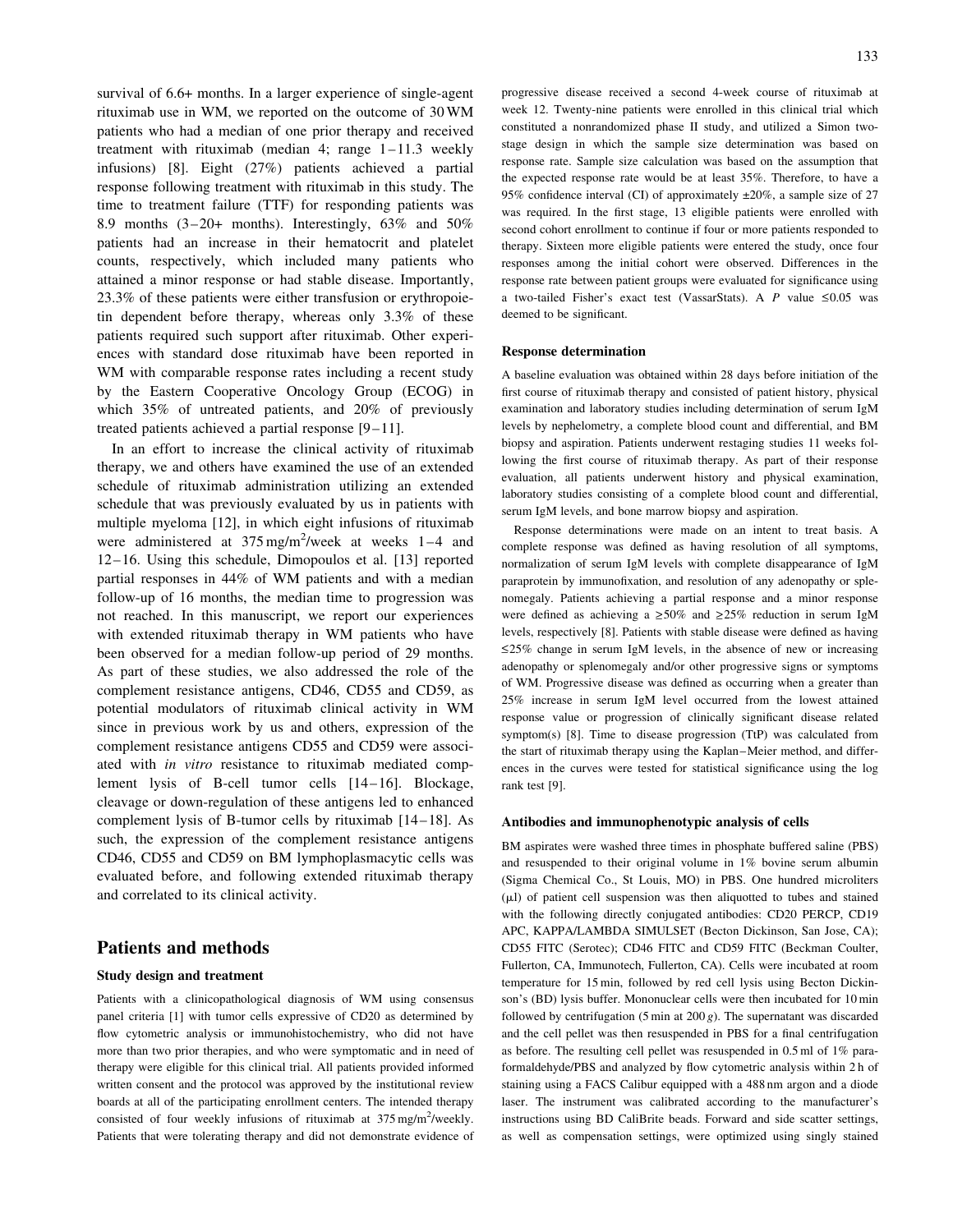Table 1. Summary of pre-therapy clinical and laboratory features for all patients enrolled on study

| Median age                     | $65(43-90)$  |
|--------------------------------|--------------|
| Median prior therapies         | $1(0-2)$     |
| No prior therapy               | 12(41%)      |
| Median BM involvement          | $25(5-90\%)$ |
| Adenopathy and/or splenomegaly | 5(17%)       |
| $IgM \geq 3000$ mg/dl          | 19 (66%)     |
| Hct $\langle 30\%$             | 10(35%)      |
| PLT < 100000 / mm <sup>3</sup> | 8(28%)       |
|                                |              |

BM, bone marrow; Hct, hematocrit; PLT, Platelet count.

lymphocytes. Twenty thousand cells were acquired for each sample analyzed. Comparison of pre- and post-rituximab parameters was carried out using a two-tailed Student's t-test on Microsoft Excel<sup>™</sup> software. A P value  $\leq 0.05$  was deemed to be significant.

## Results

#### Patients and disease characteristics

The clinical features of the 29 WM patients enrolled in this study are summarized in Table 1. The median age of these patients was 65 (range 43–90) years old. Median number of treatments before rituximab therapy was 1 (range 0–2 prior therapies). Twelve (41%) patients had no prior therapy. Of the 17 previously treated patients, 11 and 3 patients progressed or showed stable disease to their previous therapy, respectively whilst 3 patients relapsed off their preceding therapy. Median pre-therapy BM involvement with lymphoplasmacytic cells was 25% (range 5%–90%), and median serum IgM level was 3560 mg/dl (range 1990–9240 mg/dl). Nineteen (66%) patients had an IgM level of >3000 mg/dl. Median pre-therapy hematocrit and platelet count for all enrolled study patients was 31.6% (range  $21.7\% - 43.9\%$ ), and  $185\,000/\mu$ , respectively. Ten (35%) and 8 (28%) of the patients had a hematocrit  $\leq$ 30% and a platelet count of  $\leq$ 100 000/mm<sup>3</sup>, respectively.

Of the 29 patients enrolled in the study, 28 completed their first course of therapy. One patient with progressing disease received only two of the four prescribed infusions and was taken off the study. Two patients were taken off the study after receiving only one course (four infusions) of rituximab. One of these patient, who previously had been treated with fludarabine and steroids died of Pneumocystis carinii pneumonia, an event deemed by the drug and safety monitoring board overseeing this trial to be unrelated to protocol therapy. The second patient developed monoarticular arthropathy attributed to rituximab following the first course of therapy and was treated with steroids. Therefore, 26 patients completed both courses of the intended rituximab therapy.

#### Response

The individual changes in serum IgM levels at best response for all patients are shown in Figure 1. Median IgM levels for all 29 patients declined from 3560 mg/dl (range 1990–9240 mg/dl) pre-therapy to 1840 mg/dl (range



Figure 1. Individual changes (%) in serum IgM levels following treatment with extended rituximab.



Figure 2. Individual pre-therapy IgM levels as a determinant of response following therapy.

 $174-10300$  mg/dl) at best response  $(P=0.02)$ . Pre-therapy, 19/29 (65.5%) patients demonstrated an IgM level >\_3000 mg/dl; following treatment, only 8 of 29 (27.5%) had an IgM level  $\geq 3000 \text{ mg/dl}$ . Overall, 19 of the 29 (65.5%) patients enrolled in this study demonstrated at least a minor response as their best response. Of these patients, 14 (48.3%) achieved a partial response, and 5 (17.2%) achieved a minor response. No complete remissions were observed. In addition, 3 (10.3%) patients had stable disease following treatment with rituximab. Four patients (13.8%) had clear progression of their disease despite rituximab therapy and were deemed to be nonresponders. Among partial responders, the median time for a 50% reduction in serum IgM was 7 (range 3–19) months. Of particular interest was the observation that pre-therapy IgM levels served as a determinant of response (Figure 2). Eighteen of 24 (75%) patients who had a serum IgM level of <6000 mg/dl responded, whereas only 1 of 5 (20%) patients with an IgM level of >6000 demonstrated a response, which was a MR ( $P = 0.03$ ). In contrast, pre-therapy BM involvement did not serve as an independent determinant for rituximab response (data not shown). The median time to best response for responding patients was 17 (range 3–32) months, and was not significantly different among those patients who achieved a partial response (16.6 months) and a minor response (21.5 months)  $(P = 0.78)$ .

#### Time to progression

The median time to progression for all patients was 14 months, and was similar for untreated (17 months) and previously treated (14 months) patients  $(P=0.363)$ . With a median follow-up of 29 (range 12–36+) months, only 2 of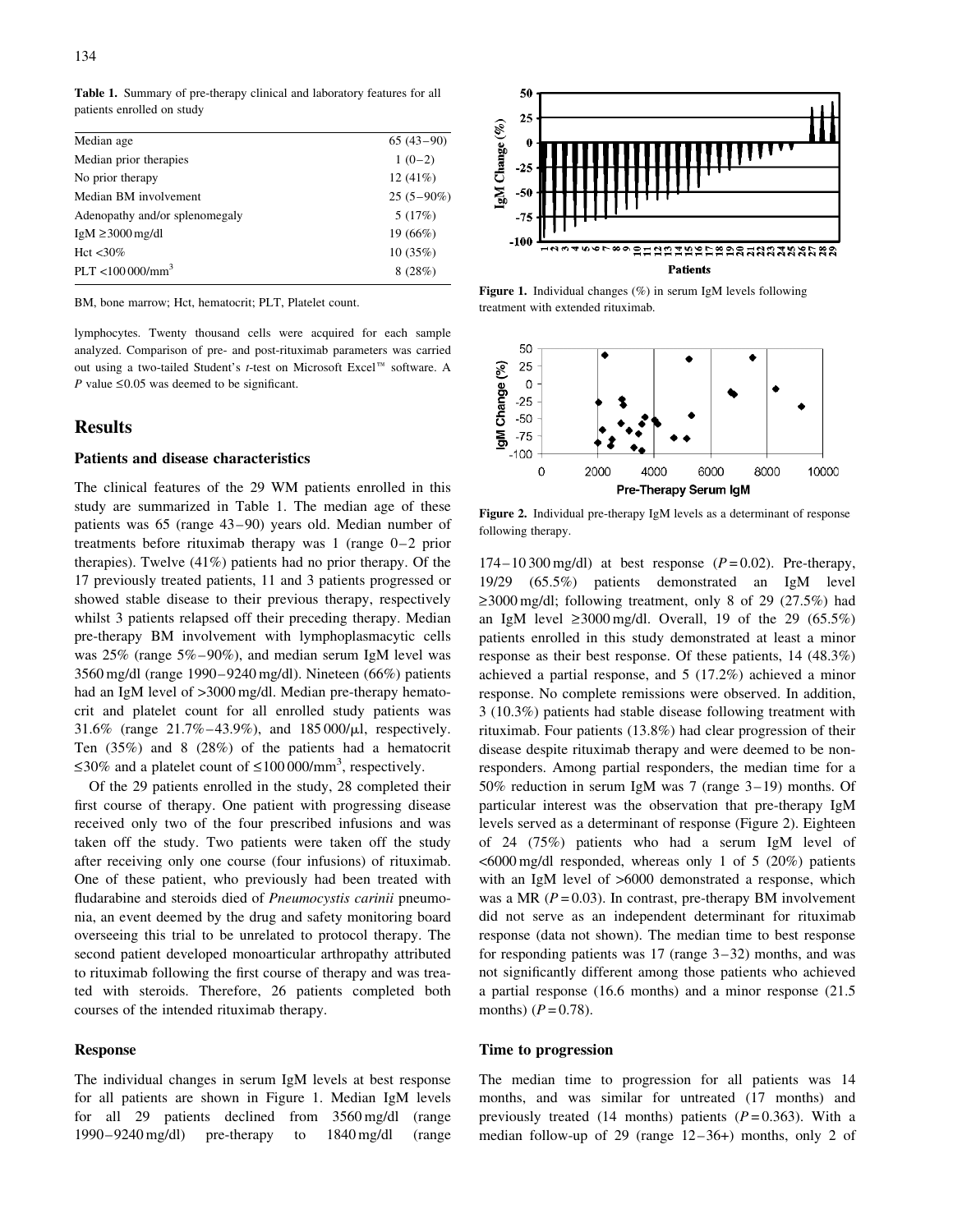the 19 responding patients have progressed. Response duration for patients with a partial response and a minor response was 18+ and 20+ months, respectively, and was not significantly different  $(P = 0.84)$ . All three patients with stable disease progressed at 9, 24 and 29 months.

## Changes in hematological parameters in WM patients treated with rituximab

Before therapy, 11 (37.9%), and 8 (27.5%) of the 29 patients demonstrated a hematocrit of  $\leq 30\%$  and a platelet count of  $\leq$ 100 000/ $\mu$ l, respectively. Following therapy, at best response, 4 (15.4%) and 1 (3.8%) of the 29 patients demonstrated a hematocrit of  $\leq 30\%$  and a platelet count of  $\leq 100\,000/\mu$ . respectively. A significant increase in the median hematocrit was noted for all patients from 31.6% (range 24.1%–43.9%) before therapy to 38.3% (range 26%–45.2%) following rituximab therapy  $(P=0.01)$ , with 15 of the 29 (52%) patients demonstrating a hematocrit rise of >2%. Before therapy, five patients required erythropoietin. Following therapy, 3 responding patients (2 partial and 1 minor) no longer required erythropoietin, whereas 2 non-responders continued to require such support. The median platelet count also increased following rituximab therapy from  $185\,000/\mu$ l (range 44000– 492 000/ $\mu$ l) to 201 000/ $\mu$ l (range 90 000–426 000/ $\mu$ l), although this increase was not statistically significant ( $P = 0.5$ ).

### Toxic effects

Overall, treatment was well tolerated with most toxic effects attributed to rituximab rated as grade 1 or 2 using National Cancer Institute Common Toxicity Criteria version 2. Most of these toxic effects were infusion related, and typically occurred with the first infusion. Two patients experienced grade 3 toxicity attributed to rituximab. One patient experienced a grade 3 monoarticular arthralgia after receiving four infusions of rituximab which resolved after a 2-week course of steroid therapy. Another patient experienced reversible grade 3 neutropenia during the first course of rituximab therapy. One patient previously treated with fludarabine and steroids died of Pneumocystis carinii infection while on study. The circumstances of this patient's death were reviewed by the Drug and Safety Monitoring Board (DSMB) who deemed this event to be unrelated to protocol therapy.

#### Complement resistance antigen expression

As part of these studies, we also evaluated whether expression of complement resistance antigens by tumor cells affected the clinical activity of rituximab in WM patients. Expression of the complement resistance antigens CD46, CD55 and CD59 was determined on BM lymphoplasmacytic cells (CD19<sup>+</sup>, light chain restricted) before therapy, and at 3 and 6 months following initiation of therapy for 18 (14 responding, 3 stable disease, 1 non-responding) patients. These studies demonstrated that CD46, CD55 and CD59 were widely expressed on BM lymphoplasmacytic cells at baseline. Eighteen of 18 (100%), 17/18 (94.4%), and 17/18 (94.4%) of patients expressed CD46, CD55 and CD59, respectively, with antigen expression on  $\geq 90\%$  of BM lymphoplasmacytic cells and mean fluorescence intensities (MFI) as follows: CD46 (100%; MFI 60.37, range 52.4–111.6); CD55 (88.9%; MFI 51.47, range 16.24–1208.24); CD59 (77.8%; MFI 31.27, range 14.43–91.67). Comparison of pre-therapy expression for CD46, CD55 and CD59 between all responders and those patients with stable disease or no response demonstrated no significant difference (data not shown).

We next undertook an analysis of changes in the MFI of CD46, CD55 and CD59 on lymphoplasmacytic cells following rituximab therapy for 11 (7 responding, 3 stable disease, 1 non-responding) patients for whom follow-up data were available. Comparison of the baseline MFI for CD46, CD55 and CD59 to those obtained following rituximab therapy at 3 and 6 months among responding patients showed no significant differences, although there was a trend for CD55 expression to decrease (Figure 3A). Similar to responding patients, no significant change in the MFI of CD59 on persisting lymphoplasmacytic cells was seen following rituximab therapy at 3 and 6 months among stable disease and non-responding patients (Figure 3B). Insufficient data prevented a meaningful comparison for CD46 MFI changes to be determined in stable disease and non-responding patients. In contrast to the decreased expression of CD55 observed on residual lymphoplasmacytic cells among responding patients, a significant increase in CD55 expression was observed on persisting tumor cells in stable disease and non-responding patients following rituximab therapy at 6 months  $(P=0.006)$  (Figure 3B).



Figure 3. Changes in MFI of complement resistance antigens on bone marrow lymphoplasmacytic cells following extended rituximab therapy in responding patients  $(N=7)$  (A) and non-responding patients  $(N=4)$  (B).  $P<sup>1</sup> = 0.006$  for comparison of CD55 levels at baseline versus at 6 months on persistent tumor in non-responding patients' cells;  $P^2 = 0.002$  for comparison of CD55 levels at 6 months between responding and non-responding patients.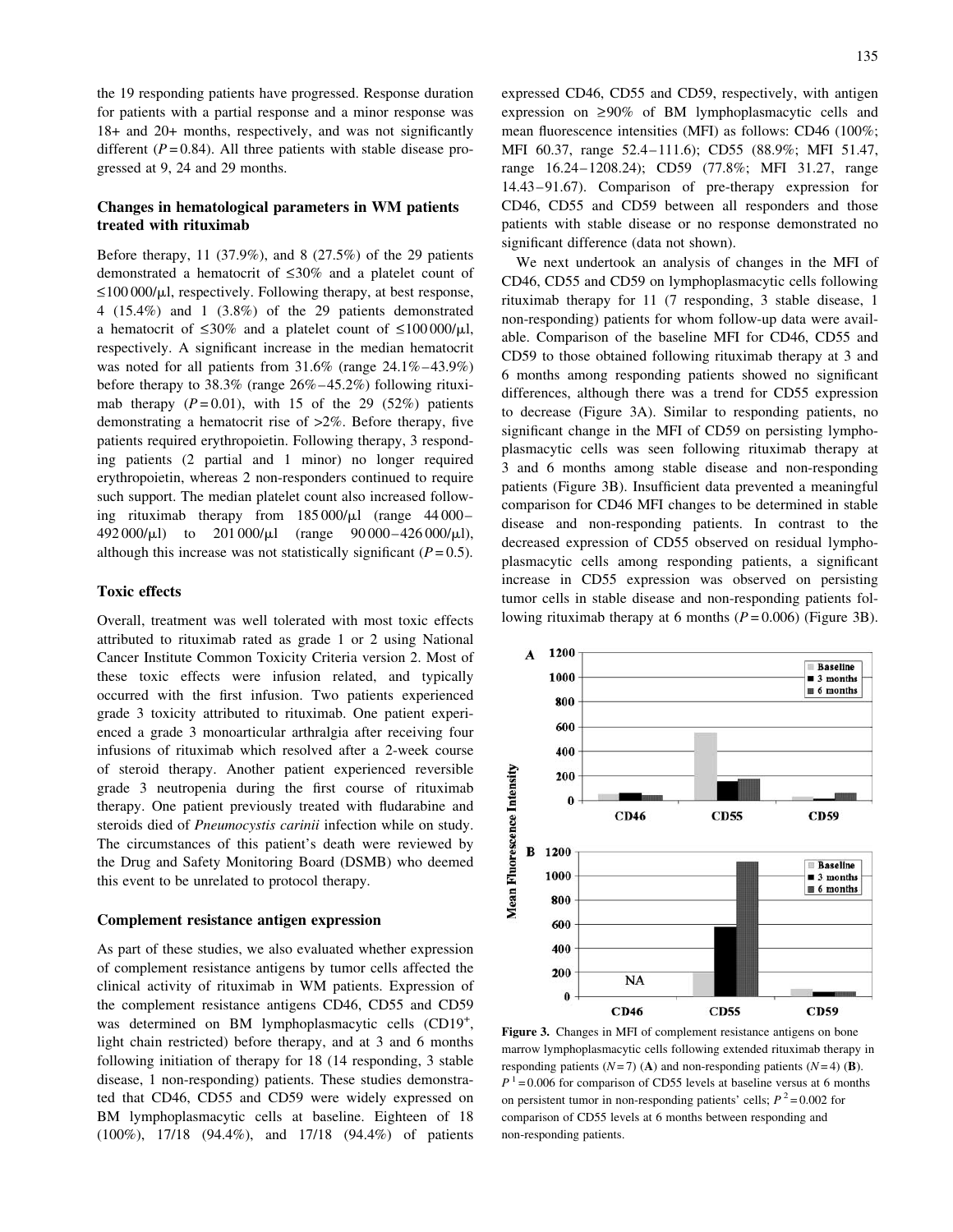Comparison of the baseline MFI for CD55 revealed no significant differences between responders, and stable disease and non-responding patients in this subset analysis  $(P=0.1)$ . However, a significant difference in the MFI of CD55 was seen following rituximab therapy at 6 months between these two groups  $(P=0.002)$ .

# **Discussion**

In an effort to increase the clinical benefit of rituximab in WM, we examined the use of an extended dose schedule which employed eight infusions of rituximab delivered at 375 mg/m<sup>2</sup>/week at weeks  $1-4$  and  $12-16$ . A partial response was observed in 48.3% and a minor response in 17.2% of the patients enrolled in this study. Moreover, with a median follow-up of 29 months, only 2 of the 19 responding patients demonstrated progressive disease. Similar results were obtained with an identical dose schedule by Dimopoulos et al. [13], in whose study 44% and 12% of patients achieved partial and minor responses, respectively. The median time to progression in this study was also not reached with a shorter median follow-up of 16 months. By comparison, partial responses were observed in 20%–30% of patients in most studies examining standard dose rituximab in WM (Table 2). The impact of extended rituximab therapy on prolonging response durations over standard dose rituximab remains to be clarified. Response durations of 16+ to 29+ months were observed in the study by Dimopoulos et al. [13] and in this study, respectively. In comparison, response durations of 27+ months have recently been reported in an ECOG study examining standard dose rituximab in WM patients, although other standard dose rituximab studies reported response durations of about 8–9 months (Table 2).

An intriguing finding in this study was the late response activity, as evidenced by the median time to best response of 17 (range 3–32) months. Continued declines in serum IgM beyond 1 year were also noted among some patients in the study by Dimopoulos et al. [13]. One possibility for this finding is that rituximab may differentially target members of the malignant clone in WM. It is well recognized that in WM, the

Table 2. Studies with standard and extended rituximab dose in WM, including this study by the Waldenstrom's Macroglobulinemia Clinical Trials Group (WMCTG)

|                        | N  | Median no.<br>of infusions | Major<br>RR. | Response<br>duration |
|------------------------|----|----------------------------|--------------|----------------------|
| Byrd et al. [7]        | 6  | 4                          | 57%          | $6.6+$ months        |
| Treon et al. [8]       | 30 | $\overline{4}$             | 27%          | 8.4 months           |
| Weber et al. [9]       | 8  | $\overline{4}$             | 75%          | 9.0 months           |
| Foran et al. [10]      | 7  | $\overline{4}$             | 29%          | NA                   |
| Gertz et al. [11]      | 69 | $\overline{4}$             | 27%          | $27+$ months         |
| Dimopoulos et al. [13] | 27 | 8                          | 44%          | $16+$ months         |
| WMCTG                  | 29 | 8                          | 48%          | $29+$ months         |
|                        |    |                            |              |                      |

Major response rate (RR) reflects percentage of patients achieving partial and complete responses only.

malignant clone encompasses mature B cells, lymphoplasmacytic cells and plasma cells [2]. Initial elimination of precursor mature B cells and lymphoplasmacytic cells by rituximab, might then lead to eventual clonal extinction of IgM producing plasma cells, which may be less susceptible to rituximab, possibly on the basis of either dim or absent expression of CD20 [6, 12, 19] or expression of serotherapy protective antigens [15, 20].

As in our previous studies employing four infusions of rituximab in WM [8], improvements in hematological function were again observed. Before therapy, anemia (hematocrit  $\leq$ 30%) and thrombocytopenia (platelets  $\leq$ 100 000/mm<sup>3</sup>) were observed in 37.9% and 27.5% of patients, respectively. After rituximab therapy anemia and thrombocytopenia were observed in only 17.2% and 3.8% of patients.

The level of circulating IgM may predict those patients who are more likely to benefit from rituximab therapy. Dimopoulos et al. [13] in their study of extended rituximab therapy in WM patients, observed a response rate of 58% for those patients who had a serum IgM level of <4000 mg/dl versus 13% in those with a serum IgM level of >4000 mg/dl. Similarly, we observed an overall (complete plus partial) response rate of 75% for patients who had a serum IgM level of <6000 mg/dl, whereas only 20% of patients with a serum IgM level of >6000 mg/dl demonstrated a response. Importantly, no correlation between bone marrow involvement and response to rituximab was observed, and patients with a serum IgM level of >6000 and <6000 mg/dl both had one median prior therapy signifying that the number of prior therapies did not serve as a determinant of response. The mechanism, therefore, for this finding remains to be clarified, and it remains possible that the differentiation state of the tumor may be important (i.e. that rituximab is less effective on more differentiated, highly IgM secreting plasma cells) or that circulating IgM per se may affect a response to rituximab.

The combination of rituximab therapy in conjunction with chemotherapy has also been explored. Weber et al. [21] examined the combination of cladribine and cytoxan in combination with rituximab in 17 patients with newly diagnosed WM. A reduction of greater than 75% in serum IgM levels, which defined a partial response, was observed in 94% of patients who received combination therapy with cladribine, cytoxan and rituximab. Whereas the response rate appeared to be on a par with the outcomes of historical controls who had received treatment with cladribine alone (93%), and cladribine plus cytoxan (92%), median response durations appeared to have been greatly extended with the addition of cytoxan and rituxan to cladribine therapy. In an ongoing study, the Waldenstrom's Macroglobulinemia Clinical Trials Group is examining the combination of rituximab and fludarabine. Patients in this study are receiving six cycles of fludarabine along with eight infusions of rituximab over 31 weeks. At least a 25% reduction in serum IgM levels was observed in 91% of patients, and only 3 of 39 responders progressed with a median follow-up of 17 months.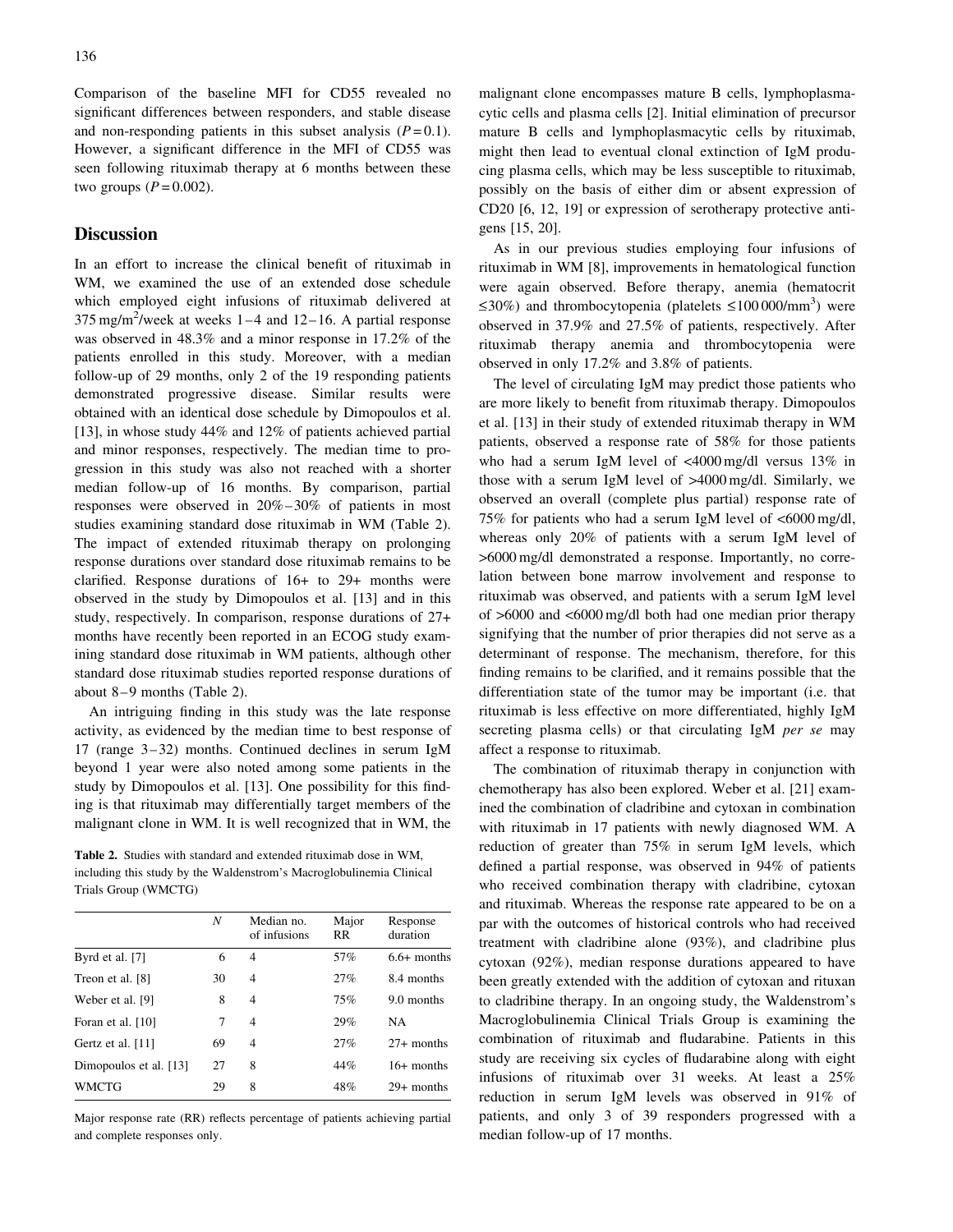While therapy with rituximab has been well tolerated in the above series, abrupt increases in serum IgM levels have been commonly observed in WM patients following treatment with rituximab, including in one patient who had a subdural hemorrhage after her serum viscosity level tripled following rituximab therapy [23]. The cause for this finding remains to be defined, and close monitoring of serum IgM and viscosity levels appears warranted while patients are receiving therapy with rituximab.

As part of these studies, we also evaluated whether tumor cell expression of complement resistance antigens CD46, CD55 and CD59 affected the clinical activity of rituximab in WM patients. CD46, CD55 and CD59 were found to be widely expressed on BM lymphoplasmacytic cells, and no correlation with their presence and level of expression with clinical response to rituximab was observed. A lack of correlation with pretreatment tumor cell expression of CD46, CD55 and/or CD59 and rituximab response has also been reported in studies involving patients with other B-cell malignancies [24, 25]. Of particular interest though in this study was the unexpected observation that CD55 expression significantly increased on persistent BM lymphoplasmacytic cells in non-responding patients, whereas it declined on residual tumor cells among responders. A similar observation was made by Bannerji et al. [25] who recently reported increased expression of CD55 and CD59 on persistent chronic lymphocytic leukemia (CLL) cells in non-responding patients following rituximab therapy, although significance was only achieved for the latter antigen. Clonal selection of tumor cells with increased levels of expression for CD55 and/or CD59 would have been predicted for responding, instead of non-responding patients to rituximab therapy, if indeed significant complement mediated killing of tumor cells was occurring. The mechanism for this finding remains to be discerned, although it may involve a paradoxical induction of these complement resistance antigens by rituximab. Since CD55 may also play a role in blocking effector cell killing, the finding of higher levels of expression for this antigen on rituximab-resistant BM lymphoplasmacytic cells in this study may also explain a lack of tumor cell killing on the basis of antibody directed cell cytotoxicity (ADCC) [26]. Strategies directed at selectively inhibiting the expression and/or function of complement resistance antigens on malignant B cells might, therefore, be expected to produce improvements in clinical responses in patients receiving rituximab.

In conclusion, extended rituximab therapy is highly active and produces prolonged responses in patients with WM. WM patients with serum IgM levels of <6000 mg/dl are more likely to benefit from extended rituximab therapy.

# Acknowledgements

The study was supported by the Research Fund for Waldenström's at the Dana Farber Cancer Institute, and a National Institutes of Health Career Development Award (K23CA087977-03) to SPT.

# References

- 1. Owen RG, Treon SP, Al-Katib A et al. Clinicopathological definition of Waldenström's macroglobulinemia: Consensus Panel Recommendations from the Second International Workshop on Waldenström's macroglobulinemia. Semin Oncol 2003; 30: 110–115.
- 2. Harris NL, Jaffe ES, Stein H. A revised European-American classification of lymphoid neoplasms: a proposal from the International Lymphoma Study Group. Blood 1994; 84: 1361–1392.
- 3. Harris NL, Jaffe ES, Diebold J et al. World Health Organization classification of neoplastic diseases of the hematopoietic and lymphoid tissues: report of the Clinical Advisory Committee meeting—Airlie House, Virginia, November 1997. J Clin Oncol 1999; 17: 3835–3849.
- 4. Gertz M, Anagnostopoulos A, Anderson KC et al. Treatment recommendations in Waldenstrom's macroglobulinemia: Consensus Panel Recommendations from the Second International Workshop on Waldenstrom's macroglobulinemia. Semin Oncol 2003; 30: 121–126.
- 5. Treon SP, Kelliher A, Keele B et al. Expression of serotherapy target antigens in Waldenstrom's macroglobulinemia: Therapeutic applications and considerations. Semin Oncol 2003; 30: 248–252.
- 6. Treon SP, Shima Y, Preffer FI et al. Treatment of plasma cell dyscrasias by antibody immunotherapy. Semin Oncol 1999; 26: 97–106.
- 7. Byrd JC, White CA, Link B et al. Rituximab therapy in Waldenstrom's macroglobulinemia: preliminary evidence of clinical activity. Ann Oncol 1999; 10: 1525–1527.
- 8. Treon SP, Agus DB, Link B et al. CD20 directed serotherapy induces responses and facilitates hematological recovery in patients with Waldenstrom's macroglobulinemia. J Immunother 2001; 24: 272–279.
- 9. Weber DM, Gavino M, Huh Y et al. Phenotypic and clinical evidence supports rituximab for Waldenstrom's macroglobulinemia. Blood 1999; 94: 125a (Abstr).
- 10. Foran JM, Rohatiner AZ, Cunningham D et al. European phase II study of rituximab (chimeric anti-CD20 monoclonal antibody) for patients with newly diagnosed mantle-cell lymphoma and previously treated mantle-cell lymphoma, immunocytoma, and small B-cell lymphocytic lymphoma. J Clin Oncol 2000; 18: 317–324.
- 11. Gertz MA, Rue M, Blood E et al. Rituximab for Waldenstrom's macroglobulinemia (E3A98): An ECOG phase II pilot study for untreated or previously treated patients. Blood 2003; 102: 148a (Abstr).
- 12. Treon SP, Belch AR, Kelliher A et al. CD20-directed serotherapy in multiple myeloma: Biological considerations and therapeutic applications. J Immunother 2002; 25: 72–81.
- 13. Dimopoulos MA, Zervas C, Zomas A et al. Treatment of Waldenstrom's macroglobulinemia with rituximab. J Clin Oncol 2002; 20: 2327–2333.
- 14. Golay J, Zaffaroni L, Vaccari T et al. Biologic response of B lymphoma cells to anti-CD20 monoclonal antibody rituximab in vitro: CD55 and CD59 regulate complement-mediated cell lysis. Blood 2000; 95: 3900–3908.
- 15. Treon SP, Mitsiades C, Mitsiades N et al. Tumor cell expression of CD59 is associated with resistance to CD20 serotherapy in B-cell malignancies. J Immunother 2001; 24: 263–271.
- 16. Golay J, Lazzari M, Facchinetti V et al. CD20 levels determine the in vitro susceptibility to rituximab and complement of B-cell chronic lymphocytic leukemia: further regulation by CD55 and CD59. Blood 2001; 98: 3383–3389.
- 17. Di Gaetano N, Xiao Y, Erba E et al. Synergism between fludarabine and rituximab revealed in a follicular lymphoma cell line resistant to